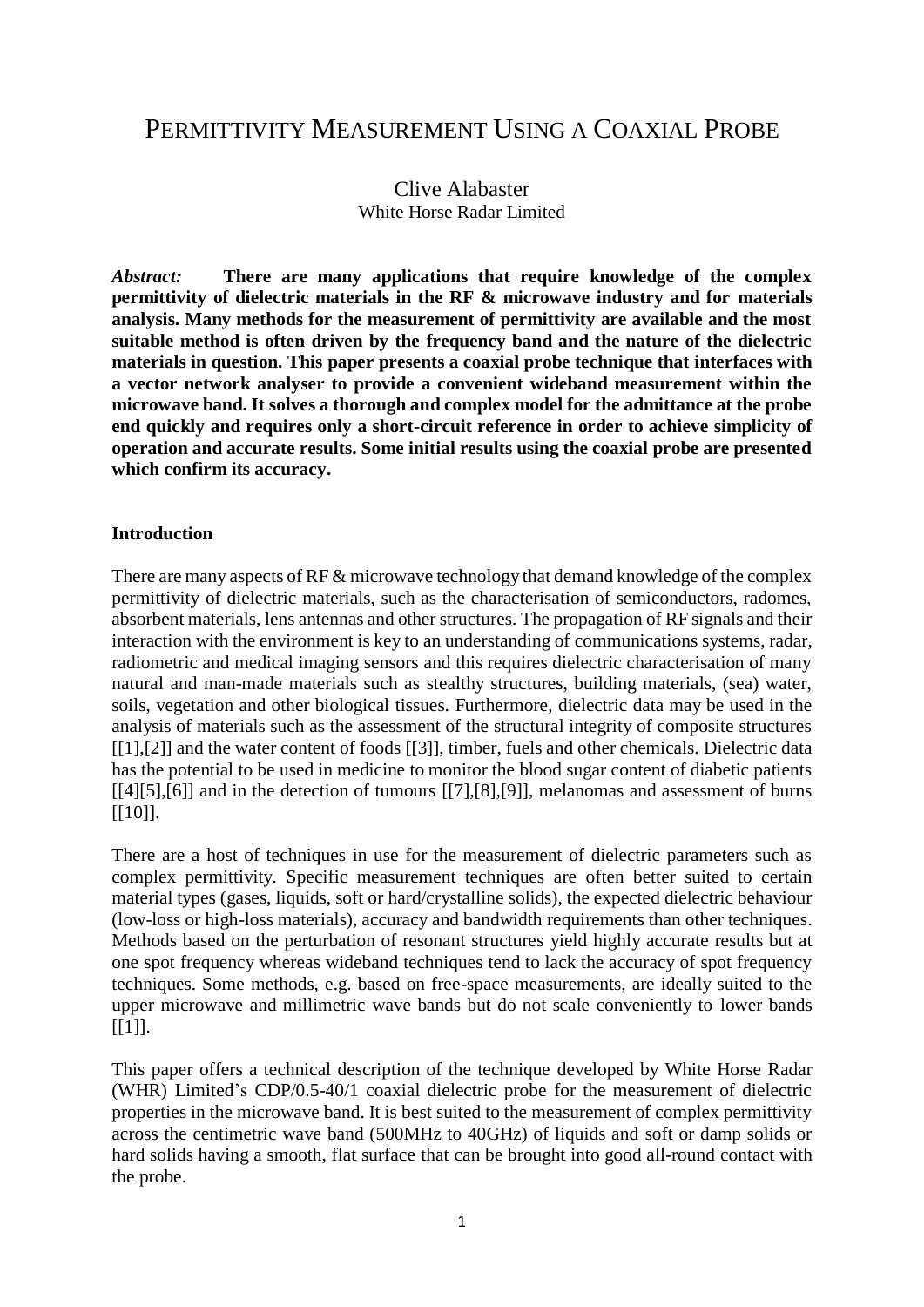The measurement is made by connecting the coaxial dielectric probe to a vector network analyser (VNA) to determine the admittance at the open surface of the probe when in contact with the material under test. The admittance result is then processed in accordance with a model to relate the probe admittance to the complex permittivity of the sample material. The quality of the solution is dependent on the efficacy of the model solved by the processing software, the calibration of the VNA and referencing of the probe and the quality of the contact between the probe and material under test. Unlike other coaxial probe kits on the market, the dielectric probe kit presented here uses just a short-circuit for its calibration; there is no need to calibrate the probe against a reference dielectric. This avoids errors associated with poorly characterised reference materials. The short-circuit reference is simple to apply and results in superior accuracy.

The remainder of this paper is organised as follows. Firstly, a description of some of the underlying theory of permittivity is offered. This is followed by a description of the model of an open coaxial probe. The next section describes the probe construction and measurement method. Some notes concerning the measurement bandwidth follow in the next section. There then follows a description of the data processing that is conducted to solve the admittance model of the probe. A short section is included to outline the pitfalls of using non-standard dielectric materials to reference probe measurements. Finally, results are presented to illustrate how the probes have already been used successfully.

#### **Permittivity**

Permittivity, *ε*, is a complex quantity which describes the ability of a dielectric to support an electric field and hence an electromagnetic signal. Thus:

$$
\varepsilon = \varepsilon' - j\varepsilon^{//} \tag{1}
$$

The real part of the permittivity,  $\varepsilon'$ , is known as the dielectric constant, whereas the imaginary part of permittivity,  $\varepsilon$ <sup>//</sup>, is the dielectric loss factor. The real and imaginary parts of permittivity may be depicted on a set of orthogonal axes as in

[Figure](#page-1-0) below.



<span id="page-1-0"></span>Figure 1: Complex Permittivity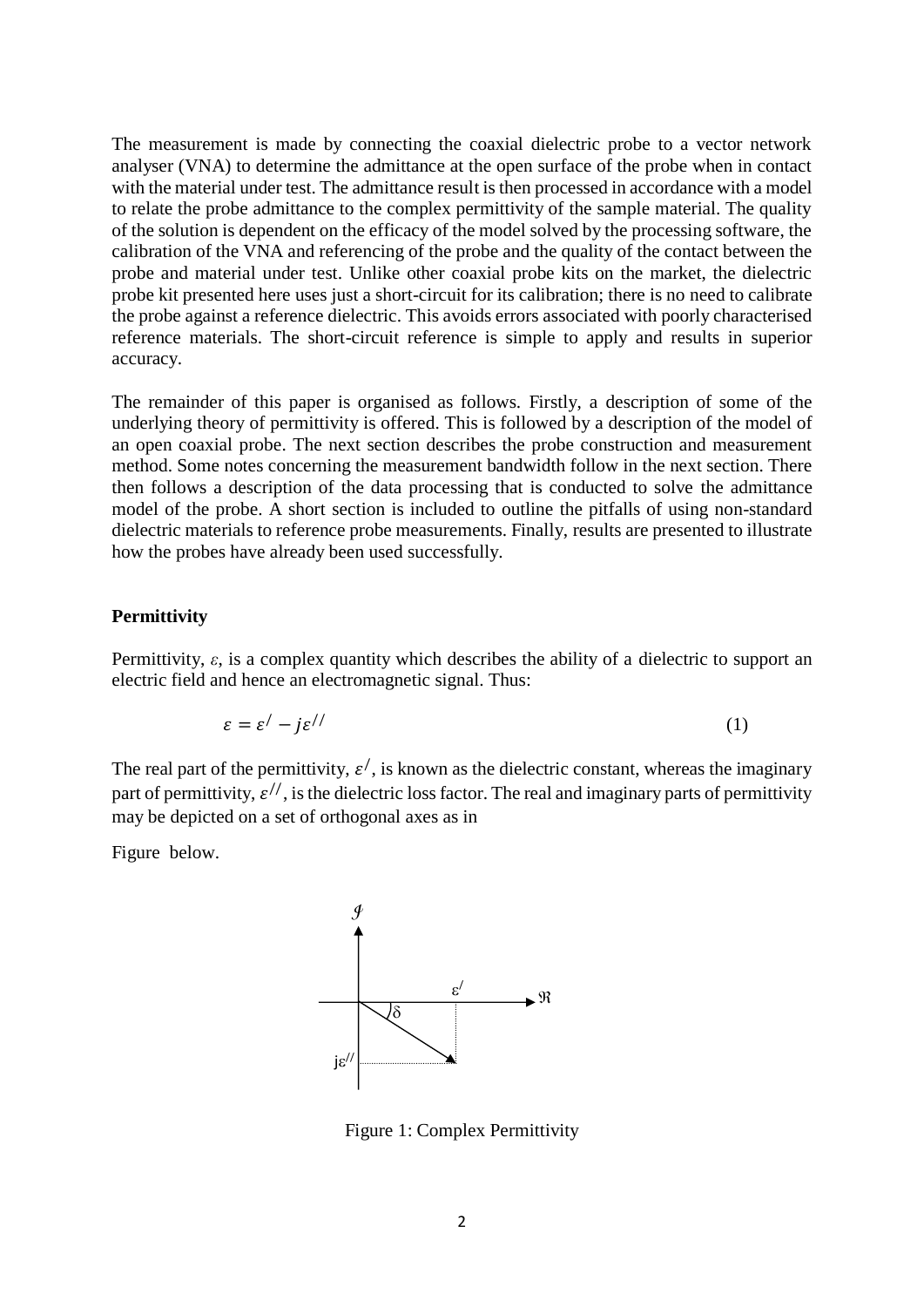A pure dielectric is loss-less and so  $\varepsilon$ <sup>//</sup> = 0. In practice, most dielectrics are not ideal since they support some degree of conductivity and so  $\varepsilon$ <sup>//</sup>> 0. It is worth noting that the imaginary part of permittivity is usually written as a negative quantity and so  $\varepsilon$ <sup>//</sup>> 0 implies dielectric *loss*. Dielectric losses are also quantified using the loss tangent term i.e.

$$
\tan \delta = \frac{\varepsilon^{\prime \prime}}{\varepsilon^{\prime}} = \frac{\sigma}{\omega \varepsilon^{\prime}}
$$
 (2)

where  $\sigma$  is the conductivity and  $\omega$  is the angular frequency.

It is usual to refer to the *relative* permittivity as being the permittivity relative to that of freespace. Relative permittivity is defined as the factor by which the capacitance of a capacitor increases when the volume between and around its plates is filled with the dielectric as compared with free space. Therefore:

$$
\varepsilon = \varepsilon_r \varepsilon_0 \tag{3}
$$

where  $\varepsilon_r$  is the relative permittivity and  $\varepsilon_0$  is the permittivity of free space and is equal to 8.854191 x  $10^{-12}$  F/m. The relative permittivity can also be broken down into relative real and imaginary parts as:

$$
\varepsilon_r = \varepsilon_r' - j\varepsilon_r' \tag{4}
$$

and it is common to measure these *relative* parts of the complex permittivity.

#### **Model of Admittance of an Open-Ended Coaxial Probe**

The impedance, *Z*, or its inverse, admittance,  $Y = \frac{1}{Z}$ , at the open end of a coaxial probe terminated in a dielectric medium is a function of its permittivity. For a semi-infinite half space of the medium with an infinite ground plane extending from the coaxial cable, as depicted in [Figure](#page-3-0) 2, and assuming the presence of only the principal mode fields at the opening, the normalised aperture admittance is given by [\[\[11\],](#page-9-4)[\[12\],](#page-9-5)[\[13\]\]](#page-9-6):

$$
Y = \frac{j k^2 Y_0}{\pi k_c \ln(b/a)} \int_a^b \int_a^b \int_0^\pi \cos(\varphi') \cdot \frac{\exp(-jkr)}{r} d\varphi' d\rho' d\rho \tag{5}
$$

where

$$
k = \omega \sqrt{\mu_0 \varepsilon_0 \varepsilon_r' (1 - j \tan \delta)} \tag{6}
$$

and is the propagation constant of the medium terminating the probe and

$$
k_c = \frac{2\pi f \sqrt{\varepsilon_c}}{c} \tag{7}
$$

and is the propagation constant of the coaxial probe and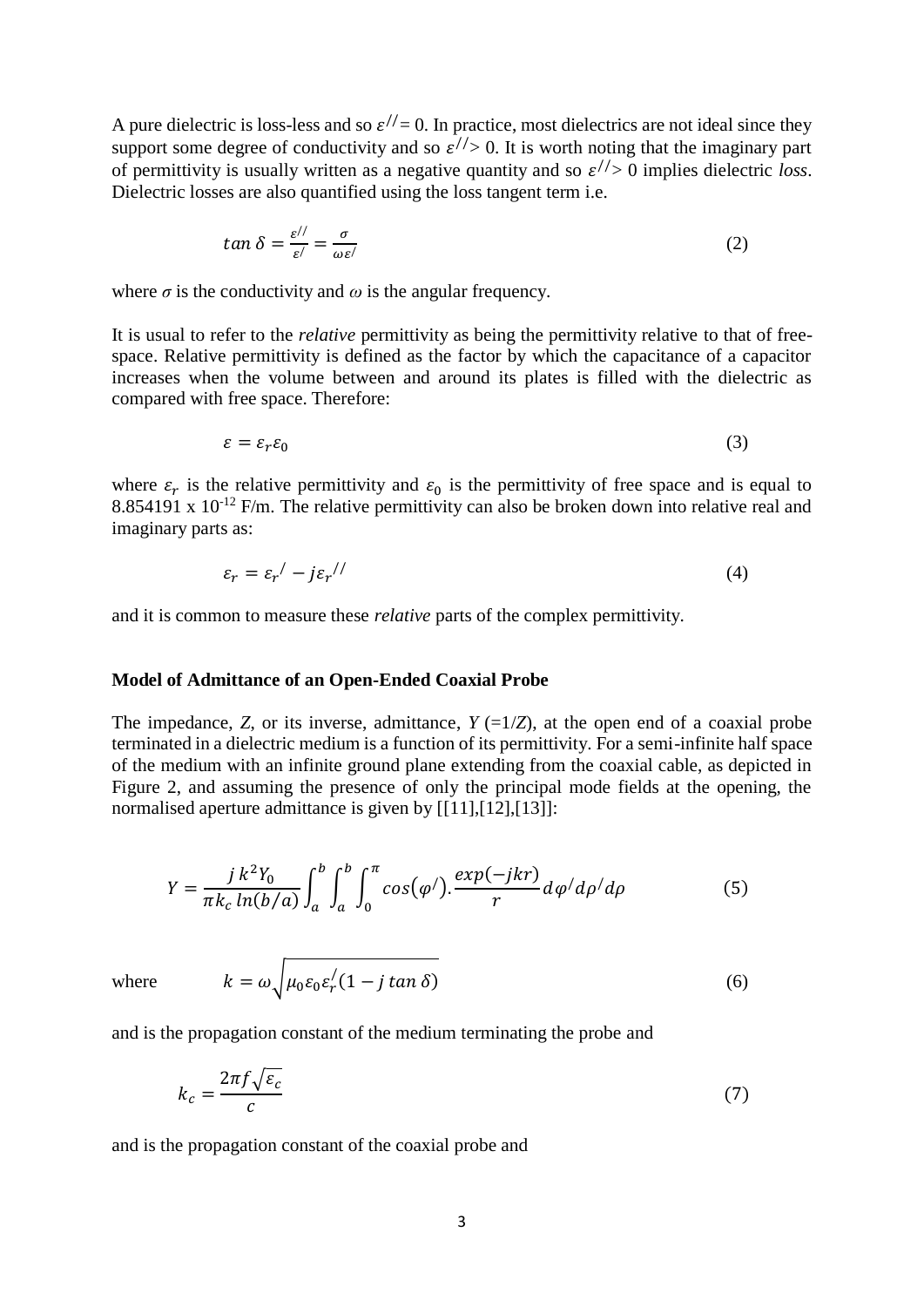$$
r = \sqrt{\rho^2 + \rho'^2 - 2\rho \rho' \cos(\varphi')}
$$
 (8)

where *a* is the radius of the inner conductor of the coaxial probe, *b* is the inner radius of the outer conductor of the coaxial probe, *c* is the speed of light in free space (=  $3 \times 10^8$  m/s). *Y<sup>0</sup>* is the characteristic admittance of the coaxial probe line,  $\epsilon_r$  and  $tan\delta$  refer to the dielectric sample terminating the probe,  $\epsilon_c$  is the permittivity of the coaxial probe dielectric,  $\mu_0$  is the permeability of free space (=  $4\pi$  x 10<sup>-7</sup> H/m).

 $\rho$ ,  $\varphi$  and *z* are cylindrical coordinates with the primed coordinates representing the source point and the unprimed coordinates representing field points.

The admittance given by (5) is normalised with respect to  $Y_0$  which is the admittance of the coaxial probe (normally,  $Y_0 = 1/50$  siemens).

The volume of the sample which couples to the measurement depends on the permittivity of the sample. In practice, an infinite ground plane and semi-infinite sample volume under the probe are not necessary; good accuracy is obtained for a ground plane extending a few centimetres from the probe centre and for samples of a few centimetres thickness.



Figure 2: Coaxial Probe

<span id="page-3-0"></span>The admittance at the probe tip may be computed from the reflection coefficient, *S11*, at the probe tip since these quantities are related by:

$$
Y = Y_0 \frac{(1 - S_{11})}{(1 + S_{11})} \tag{9}
$$

Both *Y* and *S<sup>11</sup>* are complex quantities, although it is normal to refer to *Y* in its complex form, whereas it is normal to refer to *S<sup>11</sup>* in polar coordinates i.e. having a magnitude of the reflection coefficient  $|S_{11}|$  which is often expressed in a decibel (dB) ratio of 20  $log_{10}|S_{11}|$  dB and a phase angle of the reflection coefficient (in degrees).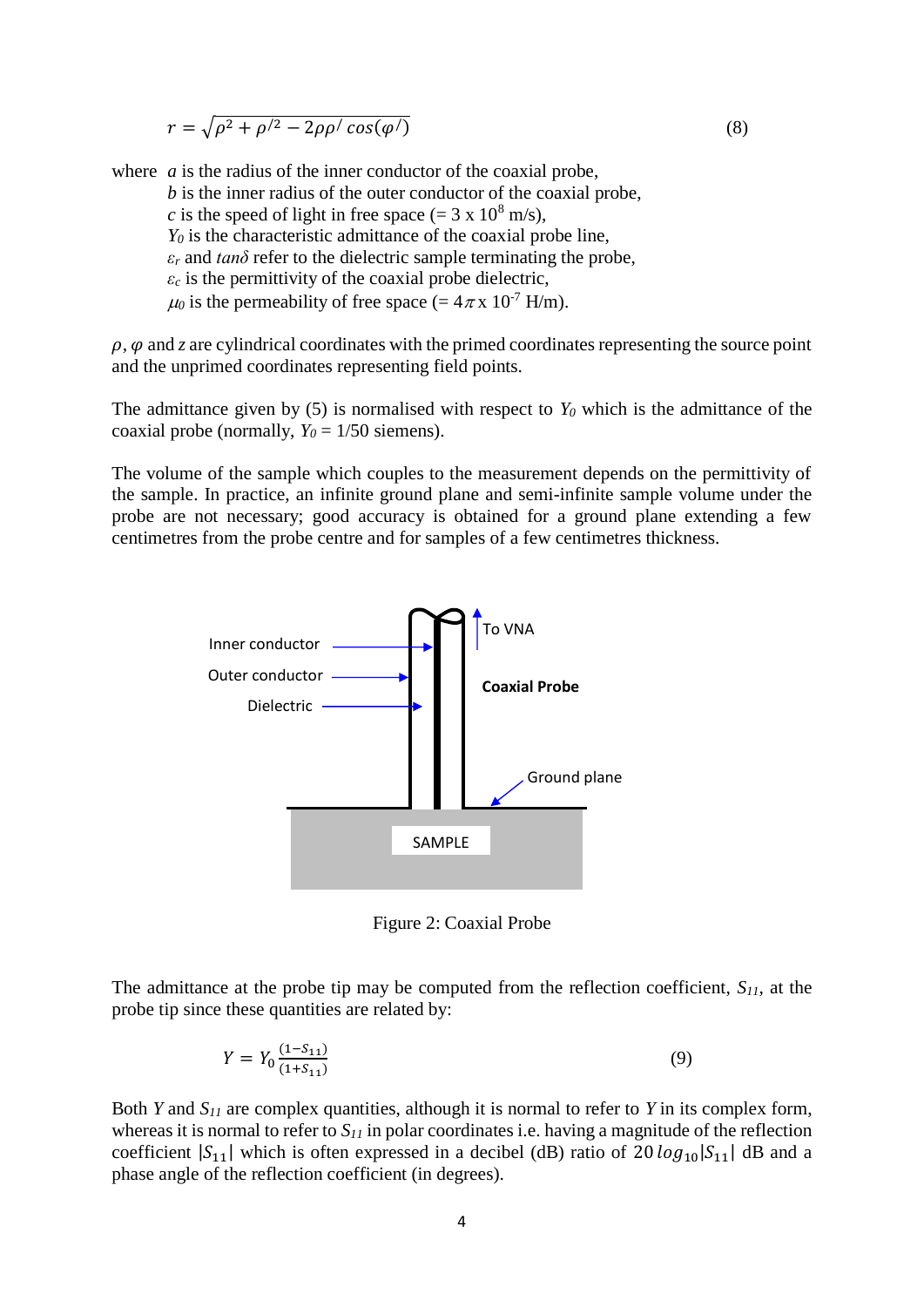#### **Probe Construction & Measurement Method**

The coaxial probe is manufactured from approximately 300mm of coaxial cable type 421-069 (0 to 40GHz) with a brass disc "ground" plate at one end of 40mm diameter and a 2.9mm microwave connector fitted at the other end. The brass flange at its end is in good electrical contact with the outer conductor of the coaxial cable and extends the ground plane in the plane of the probe tip. This brass ground plane is soldered to the coaxial cable with a high-quality connection all-round the end of the probe. The under surface is polished flat such that the coaxial cable inner conductor, outer conductor and extended ground are all in the exact same plane as each other. The coaxial cable with brass ground plane in place should be stabilised to the ambient temperature before use.

The vector network analyser (VNA) port one is connected to the microwave connector at the end of the probe. The probe is best supported vertically and clamped lightly into position. This enables a sample to be introduced from below without disturbing the probe and its connection with the VNA and is necessary so as to avoid any amplitude or phase disturbances to the system. The cable type 421-069 has the following parameters:  $a = 0.4$ mm,  $b = 1.16$ 6mm,  $\varepsilon_c =$ 1.687 and  $Y_0$  = 0.02 S (i.e. 50Ω cable).

The VNA is configured to make a one port  $S_{11}$  measurement between 500MHz and 40GHz using 401 frequency points. The VNA is should be set up for an IF bandwidth of 10Hz (the lowest possible) and for 128 video averages in order to minimise the effects of noise and so achieve high accuracy. A time gating function is applied to isolate the reflection from the probe tip and so reject other reflections which may arise at the connection between the probe and the VNA that would corrupt the reading. The measurement bandwidth affords a distance resolution of about 3.8mm (free-space) or 2.9mm (in a cable of relative dielectric constant = 1.687), which is more than adequate to resolve the reflection from the probe tip from that at the microwave connector. The frequency step size is:

- = bandwidth/number of frequency intervals
- $= 39.5$ GHz/400 = 98.75MHz

and gives a maximum unambiguous time of 10.13ns which corresponds to a two-way distance of 1.52 metres in free-space, or 1.17 metres in a cable of relative dielectric constant = 1.687. This maximum unambiguous range far exceeds the length of the probe and so the reflection from the probe/sample interface is captured without any ambiguity. [An ambiguous reflection coinciding with that from the probe tip would have to arise from an object which has an electrical distance of 1.52 metres (or multiples of 1.52m) beyond the probe tip; it is highly unlikely that any such reflection could be detected, or, conversely, any such reflection would be so weak that it would not provide any noticeable effect on the measurement from the probe tip.]

A short-circuit reference must be provided by holding a flat brass plate in contact with the probe surface. The magnitude of the reflection coefficient must be normalised to 0dB and the phase of the reflection coefficient to 180°, since there is a 180° phase inversion of the voltage at a short-circuit. This requires the input of a 180° phase offset during the reference run against the short-circuit. The reference data is stored in the VNA memory. For live measurements on samples, the 180° phase offset must now be removed. Measured data on samples is referenced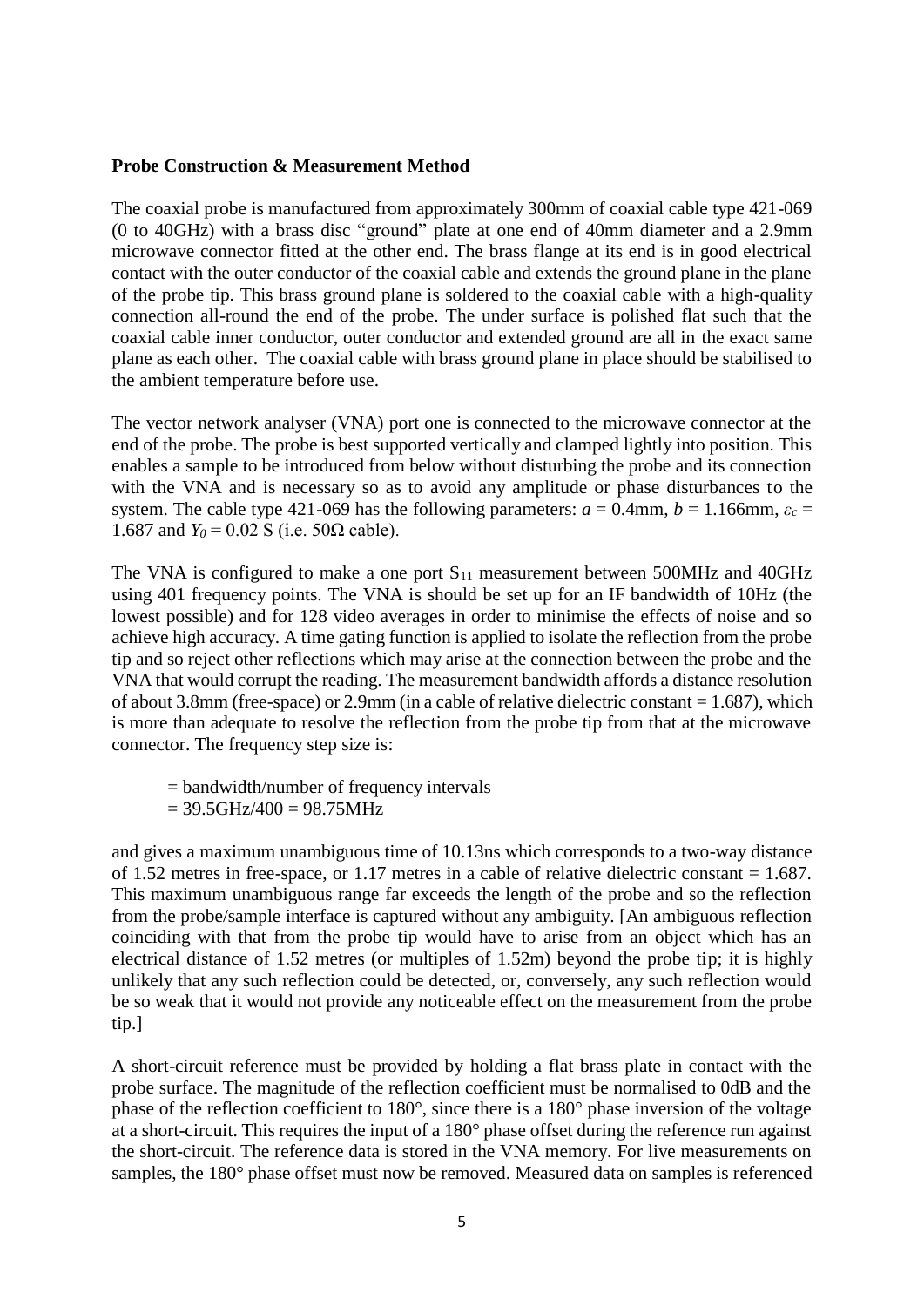to the short-circuit response using the VNA "data/memory" function. The VNA can display *S<sup>11</sup>* (magnitude and phase) versus frequency data or can automatically compute equation (8) to display complex admittance on a Smith chart display, as desired. The user inputs the frequency and complex admittance into the data processing solver that computes the complex relative permittivity.

# **Bandwidth**

The suggested bandwidth is 500MHz to 40GHz and is a suitable band for cable type 421-069 since the model assumptions start to break down and accuracy would be lost beyond this band. The volume of the sample which couples to the measurement depends on the permittivity of the sample. For lossy dielectrics a sample volume of several cubic centimetres is normally adequate.

At lower frequencies dielectrics tend to become less lossy and hence the fields around the end of the probe extend deeper into the sample under test. The volume of sample which couples to the measurement therefore tends to increase at lower frequencies and with samples of lower dielectric loss. The coaxial probe technique is not well suited to the accurate measurement of the dielectric loss factor of very low-loss dielectrics. The assumption that the sample under test occupies a semi-infinite half space starts to lose validity at lower frequencies because a sample of finite volume (especially thickness) allows the fields to interact with the sample container or material underneath the sample, such as the bench or whatever maybe supporting the sample. Furthermore, at lower frequencies the ground plane provided by the probe would have to be larger thus increasing the difficulty of manufacture or potentially sacrificing the good all-round contact between the probe and sample surface, particularly for solid dielectrics. The sample surface and the probe ground plane must be machined to a flat surface very accurately. Large samples would be required at lower frequencies, especially for low-loss dielectrics. The effects of large sample volumes coupling to the measurement are limited by the time gating function of the VNA, since the time gates isolate the reflection from the vicinity of the probe tip. More distant reflections (e.g. from supporting equipment, container walls and surfaces on the opposite side of samples) are rejected since they fall outside the time gate.

A simple test to verify whether the measurement is influenced by the limited sample thickness or materials beyond the sample under test is to hold a metallic layer, such as the short-circuit plate or copper tape, under the sample opposite the probe end. If the reading changes when the metallic layer is introduced, then the probe can sense the sample/air interface. The sample is too thin for a valid measurement. As a rough guide, the sample thickness should be at least 1cm, although low-loss dielectrics and /or low frequency measurements may require a thicker sample and highly lossy samples, and/or high frequency measurements could tolerate a thinner sample.

The model assumes the primary mode only at the probe tip. As one moves to higher frequencies, higher modes become possible and play an increasingly strong role. The cable type is limited to 40GHz for this very reason. In order to avoid the possibility of higher modes, an upper frequency limit of 40GHz is a sensible precaution. More complex models do exist that cater for higher modes, but these lead to far greater computational times. The upper frequency limit could be extended more realistically using an alternative cable type, but this requires solutions to the model for a different set of model parameters. In addition, coaxial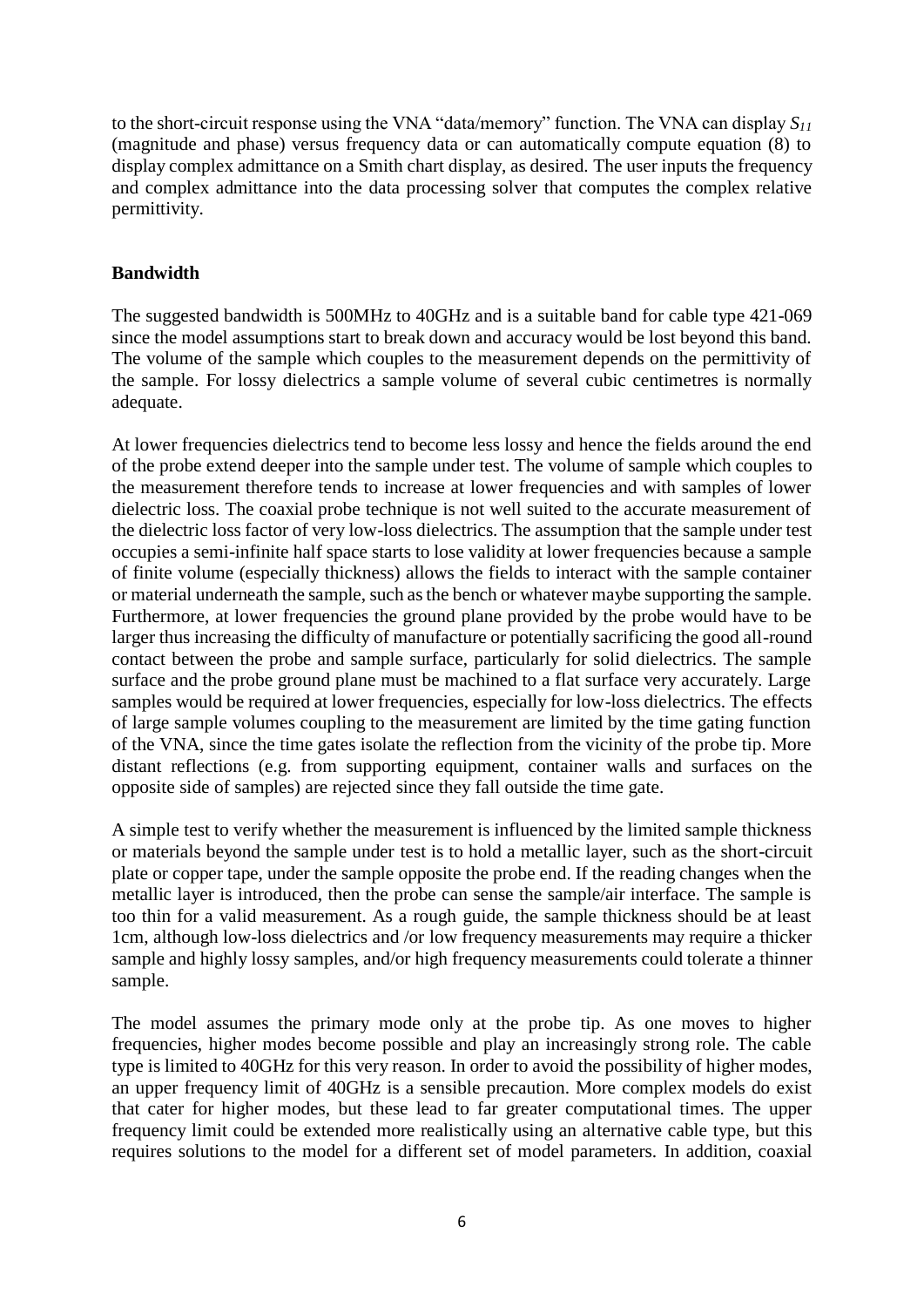probes operating well into the millimetre wave band require a high degree of precision in manufacture and use, leading to increased costs and/or less accurate results.

### **Data Processing**

Solving the model of the probe described by equations (5) to (8) is problematic on two counts. First, it is not possible to invert these equations to find a closed form solution for *ε<sup>r</sup>* given a measurement of *Y*. Secondly, the solution to the triple integral of (5) is complicated by the singularity which occurs when  $\rho = \rho'$  and  $\varphi' = 0$ . In practice, setting the lower-limit of  $\phi'$  to a suitably small positive value enables the volume integral of equation (5) to converge to an accurate solution. This technique yields experimental errors which are smaller than experimental repeatability but at the expense of processing time.

The slow processing time has been overcome by pre-calculating solutions to equations (5) to (8) for a series of values of frequency,  $\varepsilon_r'$  and  $\varepsilon_r''$  and constructing a data table of the results. A measured value of *Y* can then be related to  $\varepsilon_r$  and  $\varepsilon_r$  for the particular measurement frequency by reference to the data table. Measured data is input to a simple program which loads in the data table and interpolates the correct complex permittivity result. The model equations (5) to (8), have been solved for 401 frequency points in the range 500MHz to 40GHz and over a range of  $\varepsilon_r$  from 1 to 200 and  $\varepsilon_r$  from 0 to 100. This forms the extent of valid results which can be processed. This supports an accurate real time permittivity result to be declared across the band 500MHz to 40GHz.

#### **Pitfalls of Non-Standard Dielectric Reference Materials**

Several other probes are marketed that use a very simplistic model for the admittance of a coaxial probe as a function of the sample permittivity [\[\[14\]](#page-9-7)[,\[15\]\]](#page-9-8). The simplistic model is parameterised on the basis of a measurement against a reference material of known permittivity. The reference material commonly used is water, although other reference materials may be used. Unfortunately, water is not suitable as a reference material because its dielectric properties are not consistent, and they are dependent on temperature. This objection is raised routinely on research papers whose dielectric measurements are based on a water reference. The accuracy of the such probe measurements is therefore poor due to the simplicity of the model and its dubious calibration technique used; these practices undermine research based on this equipment. Lists of reference dielectric materials are published by the National Physical Laboratory (NPL) [\[\[16\]\]](#page-9-9).

#### **Results**

Measurements on deionised water between 10 and 30GHz are given in Table 1 and are in good agreement with previously published data [\[\[17\]](#page-9-10)[,\[18\]\]](#page-9-11). It ought to be stressed, however, that there is considerable spread in the published permittivity data for water due to differences in purity and temperature.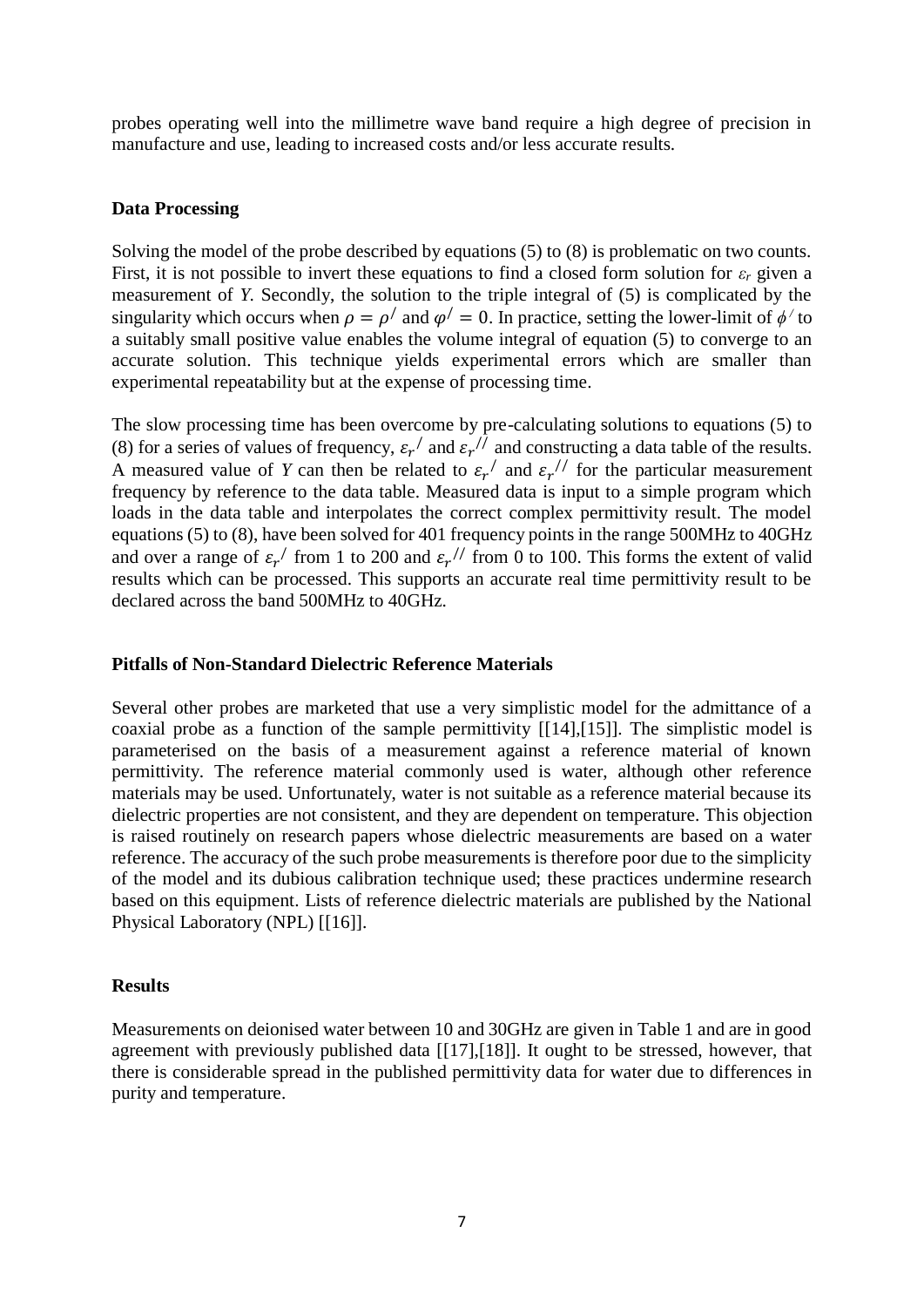| Frequency<br>[GHz]                        |                                                                                    | າເ | 30 |
|-------------------------------------------|------------------------------------------------------------------------------------|----|----|
| Relative<br>Permittivity, $\varepsilon_r$ | $59.1 - j47.9$   $33.7 - j43.7$   $22.3 - j36.6$   $16.6 - j30.6$   $14.3 - j26.2$ |    |    |

### Table 1: Permittivity of Deionised Water

The relative permittivity of kerosene aviation fuel has been measured at  $\varepsilon_r = 2.13 - j0.0012$ . This measurement was made at a mid-band frequency of 15GHz and is reasonably consistent within the frequency range 1 to 30GHz and is also consistent with published data at 3GHz  $[17]$ ].

A variety of soil samples have also been measured in support of ground penetrating radar trials. The results would also be relevant to synthetic aperture radars used for remote sensing applications. The results are given in Table 2 below and are quoted as the mean several samples.

| Soil Type                  | Number of<br>samples | 1 GHz          | 3 GHz          | 4 GHz          |
|----------------------------|----------------------|----------------|----------------|----------------|
| Top Soil - dry             |                      | $3.35 - j0.50$ | $1.65 - j0.10$ | $3.10 - j0.02$ |
| Top Soil $-$ slightly damp | 2                    | $5.00 - j0.85$ | $3.30 - j0.50$ | $4.45 - j0.60$ |
| Top Soil - wet             |                      | $38.5 - j7.0$  | $33.5 - j7.3$  | $32.0 - j7.8$  |
| $Sand - dry$               |                      | $3.40 - j0.50$ | $1.85 - j0.10$ | $3.20 - j0.00$ |
| Sand $-$ slightly damp     | 3                    | $3.63 - j0.50$ | $2.00 - j0.16$ | $3.40 - j0.02$ |
| $Sand - wet$               |                      | $13.3 - j1.75$ | $10.8 - j1.75$ | $11.8 - j2.0$  |
| Clay - wet                 |                      | $42.5 - j8.0$  | $37.0 - j8.5$  | $35.5 - j8.8$  |

#### Table 2: Permittivity of Soils

Some of the results for the dry samples are surprisingly low and are most likely due to poor all-round contact between the probe tip and granular samples. The contact improves with moist samples and the measurements are more consistent as a result. These results are in good agreement with previously published data [\[\[17\]\]](#page-9-10).

Error sources include the accuracy of the model given by equation (5), the accuracy to which the probe coaxial cable is manufactured (accuracy of the probe parameters), the accuracy of the VNA measurement of admittance, the accuracy of the short-circuit reference, the efficacy of the all-round contact between sample and probe and the accuracy of the interpolation process in the data processing. In many cases it is not possible to quantify each of these error sources individually. Additionally, there is no closed solution method to translate errors in admittance into corresponding errors in permittivity. The dominant sources of error are believed to be the accuracy of the short-circuit reference and sample placement, which depend on the skill and diligence of the user. These may be quantified by making repeat measurements. The accuracy in the data processing has been quantified as less than a 1% error in permittivity and in many cases is  $\lt 0.1\%$ . For reasonable tolerances in probe manufacture, variation in the probe parameters results in errors in permittivity of 2.2%. Errors in the declared permittivity result due to the interpolation process within the data processing are up to 2% in  $\varepsilon_r$  and 0.5% or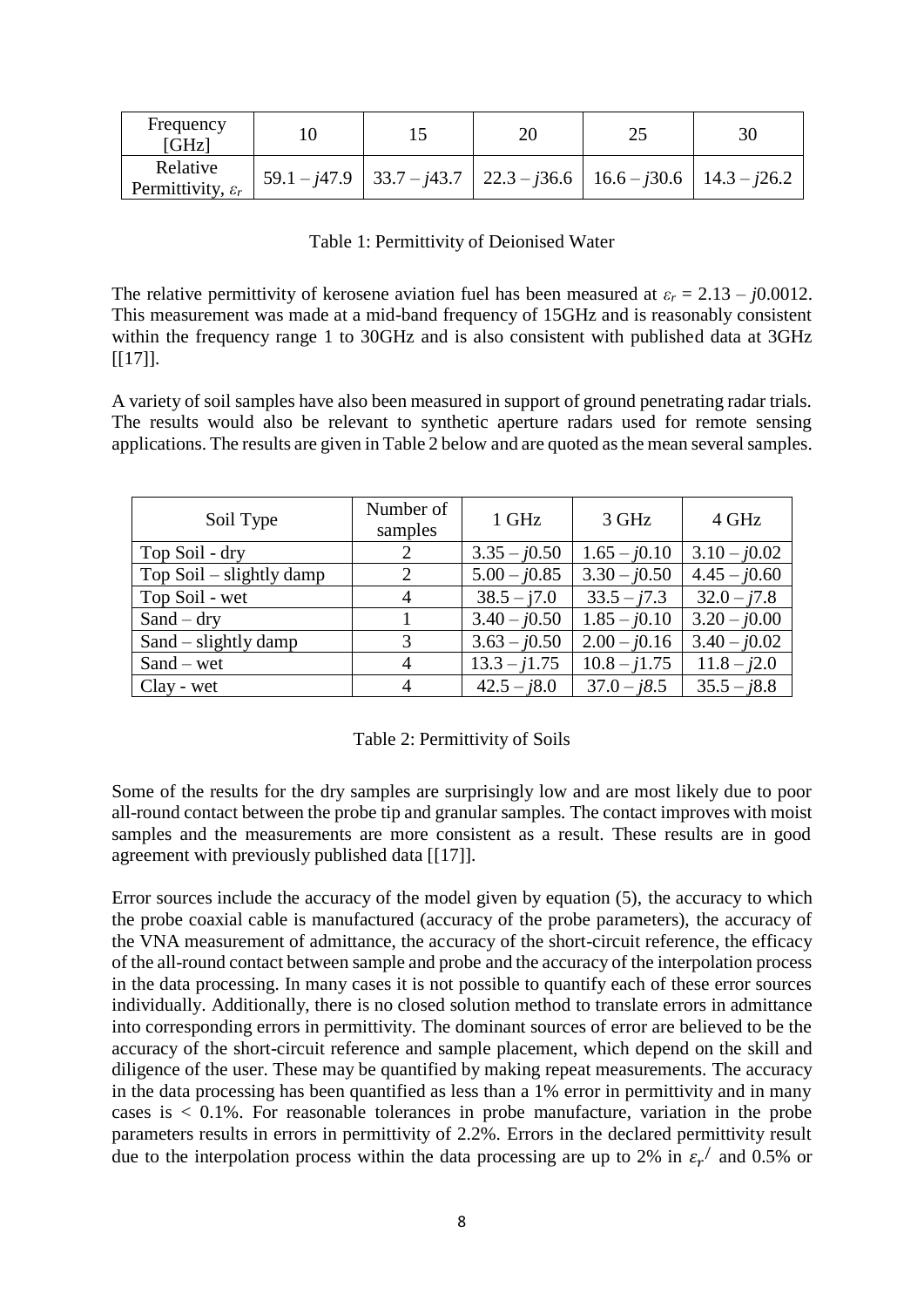$3x10^{-3}$ , whichever is the greater, in  $\varepsilon_r^{1/7}$ . The percentage error in  $\varepsilon_r^{1/7}$  increases for lower loss dielectrics, higher frequencies and higher  $\varepsilon_r'$ .

#### **Conclusions**

A coaxial probe offers a quick and easy means of making wideband complex permittivity measurements on a wide variety of liquid and solid dielectric materials in the microwave band. The accuracy of the measurements is largely dependent on the quality of the probe referencing and sample placement but is also dependent on the accuracy of the data processing and the model relating the permittivity of the test material to the probe admittance. Accurate performance from the VHF band up to a few tens of GHz is possible. This band is limited by the extent of the validity of the assumptions built into the probe model and reasonable sample sizes. More accurate models cannot be solved in real-time but the use of pre-calculated lookup tables and interpolation permit near real-time measurements to be made. Coaxial probe systems that solve a simplified model that is parameterised by measurements on reference materials offer real-time results but incur greater modelling errors. Furthermore, any errors in the assumed permittivity of reference dielectrics add to the error of subsequent measurements. More accurate results can be obtained when only a short-circuit reference is required.

The WHR CDP/0.5-40/1 coaxial dielectric probe measurement system applies an accurate admittance model and requires only a short-circuit reference. It has demonstrated highly accurate results over the band 500MHz to 40GHz.

#### **Acknowledgements**

I would like to thank Dr Evan Hughes and Dr Daniel Flores-Tapia for their assistance with the probe software.

#### **References**

- <span id="page-8-0"></span>[1] C.M. Alabaster, "The Microwave Properties Of Tissue And Other Lossy Dielectrics", [PHD Thesis, Cranfield University, Shrivenham, 2004](http://www.whitehorseradar.co.uk/PublicationsUPDAT/thesis_2004_PhD_CMA.pdf)
- <span id="page-8-1"></span>[2] C. M. Alabaster, J. S. Dahele and R. A. Badcock, "Damage and Defect Detection in [Planar Composites Using Millimeter Wave Permittivity Measurement",](http://www.whitehorseradar.co.uk/PublicationsUPDAT/jrnl_2006_JME_damage&defect.pdf) *Materials Evaluation*[, Vol. 64, No. 2, Feb 2006, pp. 129 –](http://www.whitehorseradar.co.uk/PublicationsUPDAT/jrnl_2006_JME_damage&defect.pdf) 134.
- <span id="page-8-2"></span>[3] V.V. Meriakri, E.E. Chigrai. M.P. Parkhomenko. "Moisture Determination in Food Substances by Means of Millimeter Waves." - *3rd Workshop Water in Food.* Lausanne, Switzerland, 29-31 March, 2004.
- <span id="page-8-3"></span>[4] V.V.Meriakri, E.E.Chigrai; "Determination of Alcohol and Sugar Content in 3. Water solutions by Means of Microwaves." - *MSMW'04- The 5th International Knarkov Symposium on Physics and Engineering of Microwaves, Millimeter, and Submillimeter Waves,* Kharkov, Ukraine, June 21-26 2004, Symposium Proc., v.2, p.821-823.
- <span id="page-8-4"></span>[5] Y. Nikava, D. Someya, "Non- invasive Measurement of Blood Sugar Level by Millimeter Waves," *- 2001 IEEE MTT-S Intern. Microwave Symposium Digest*, v. 1, p. 171-174, 2001.
- <span id="page-8-5"></span>[6] [Svetlana von Gratowski, Vjacheslav Meriakri, Clive Alabaster, "Study of dielectric](http://www.whitehorseradar.co.uk/PublicationsUPDAT/conf_2009_BioEM_skin.pdf)  [properties of human skin in millimeter wave range and its correlation with](http://www.whitehorseradar.co.uk/PublicationsUPDAT/conf_2009_BioEM_skin.pdf)